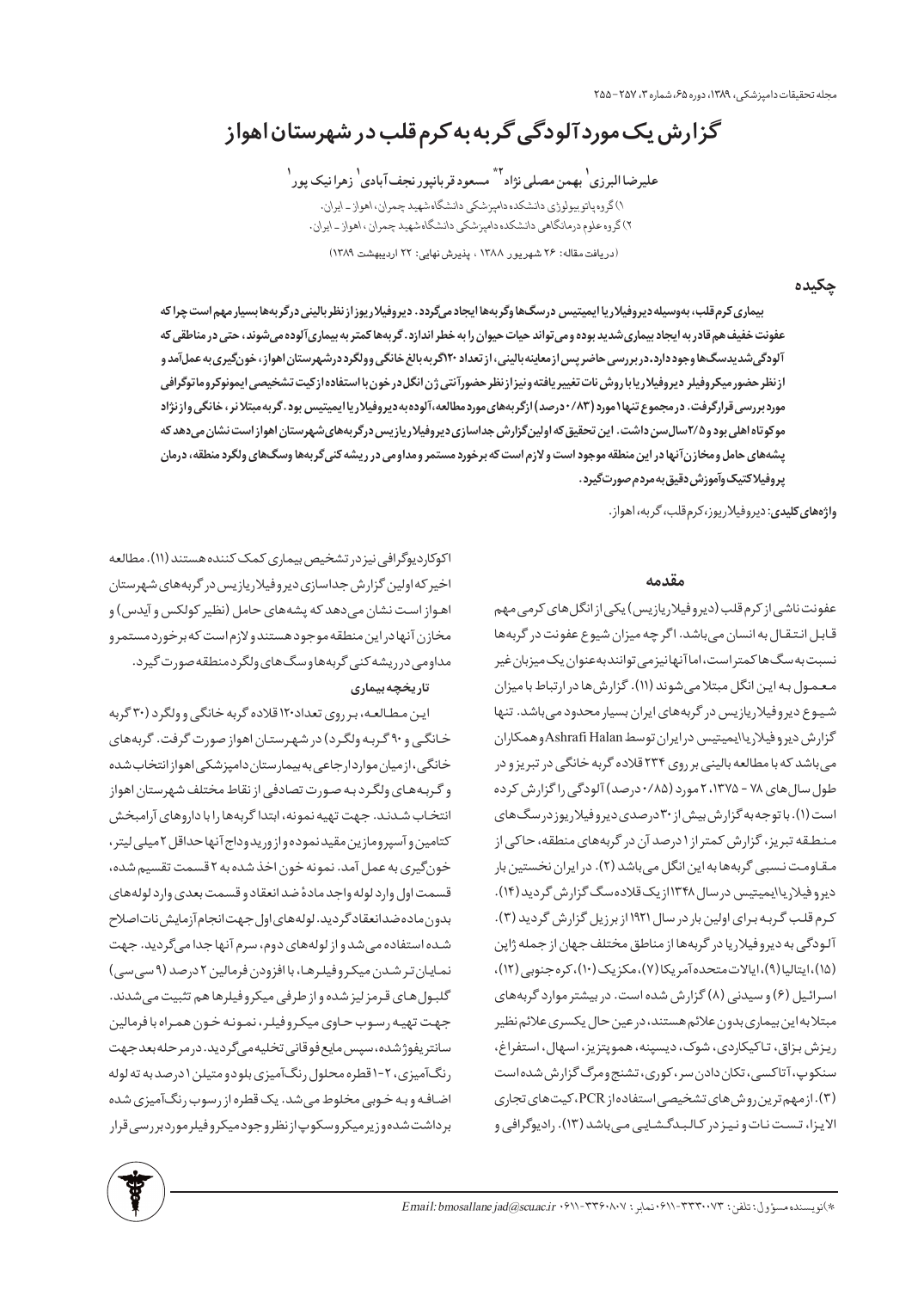## تشکر وقدردانی

از حوزه معاونت محترم پژوهشی دانشکده دامپزشکی دانشگاه شهید چمران اهـواز که هزینه تحقیق اخیر را فراهم کرد، سپاسگزاری به عمل مے ,آید.

### **References**

- Ashrafi Halan, J., Eslami, A., Meshki, B., Shirani, D., 1. Mostofi, S. (2002) First report of cat infestation to heart worm and its treatment in Iran. J. Fac. Vet. Med. Univ. Tehran. 56: 21-23.
- Bokai, S., Moobedi, A., Mohebali, M., Hoseini, H., 2. Nadim, A. (1998) Study on prevalence of dirofilariosis in Meshkinshahr-Northwest of Iran. J. Fac. Vet. Med. Univ. Tehran. 53: 23.
- Clarke, A. (2005) Feline heartworm disease. In: 3. Textbook of Veterinary Internal Medicine. Edited by Ettinger and Feldman. W B. Saunders Company. p. 1137-1144.
- Eslami, A. (1997) Veterinary Helminthology. Nematoda 4. and Helmintology. (Vol. 3). University of Tehran Publications. Tehran, Iran.
- Eslami, A., Ranjbar Bahadori, Sh. (2005) Diagnostic 5. methods of helminth infection. Islamic Azad University, Garmsar Branch Publications. Garmsar, Semnan.
- Harrus, S., Harmelin, A., Rodrig, S., Favia, G. (1999) 6. Dirofilaria repens infection in a dog in Israel. Am. J. Trop. Med. Hyg. 61: 639-641.
- 7. Kalkstein, T. S., Kaiser, L., Kaneene, J. B. (2000) Prevalence of heartworm infection in healthy cats in the lower peninsula of Michigan. J. Am. Vet. Med. Assoc. 217:1789.
- 8. Kendall, K., Collins, G. H., Pope, S. E. (1992) *Dirofilaria immitis* in cats from inner Sydney. Aust. Vet. J. 69: 44.
- 9. Kramer, L., Genchi, C. (2002) Feline heartworm

مبی گرفت. در صورت مشاهدهٔ میکروفیلر، تشخیص تفریقی میکروفیلر ديرو فيلاريـا\يميتيس از ميكروفيلر ديپتالونماركونديتوم با استفاده از کلید تشخیصی صورتمیگرفت (۴،۵). پس از جداسازی سرم با استفاده از کیتھای تجاری تشخیصی (Rapid Test Kit Heartworm Ag) به دنبیال آنتبی ژن در سرم گربهها گشته و در صورت حضور آنتبی ژن، كمپلكس هاي آنتي ژن + آنتي بادي تشكيل شده و واكنش مثبت گزارش مے گردید. بر اساس اطلاعات شرکت سازنده، این کیتها دارای ادرصد بودند. در استفاده ازSpecifity از صد بودند. در استفاده از $\gamma$ ۴ = Sensitivity این کیتها هیچگونه تداخلی با انگل های دیگر بویژه دیپتالونما رکوندیتوم مشاهده نشده است. تفسیر این کیت ها هم به این شکل بود که بر <sub>(</sub>وی کیت ۲ نقطه C (به معنای کنترل) به منظور ارزیابی سالم بودن کیت و (Tبه معنای تست) به منظور بررسی نمونه مورد آزمایش، تعبیه شده بود. در صورتی که در مقابل نمونه C خطی ارغوانی تشکیل می شد و در مقابل

نمونه T هم خطي ديگر تشكيل مي گرديد، نمونه مثبت تلقى مي شد.

در مطـالعـه حـاضراز ٢ روش نـات اصلاح شـده و كيت تشخيصي ایمونوکروماتوگرافی، جهت تعیین میزان شیوع دیروفیلاریوز در گربههای خانگی وولگرد منطقه اهواز استفاده گردید. در این بررسی که در طول سال ۸۶-۱۳۸۵ صورت گرفت از ۱۲۰قلاده گربه (۳۰ گربه خانگی و ۹۰ تای دیگر ولگرد) تنها ۱ مورد (۰/۸۳ درصد) هم از نظر حضور میکروفیلر ديروفيلارياايميتيس وهم انجام تست آنتي ژنيكي، مثبت بود. گربههاي بررسی شده، در فاصله سنی ۹ - ۱ سال قرار داشتند. ۷۳ قلاده از جنس نر (۶۰/۸درصد) و۴۷ قلاده از جنس ماده (۳۹/۲ درصد) بودند. ۱ قلاده گربه مبتلانر، خانگی واز نژادموکوتاه اهلی بودو ۲/۵ سال سن داشت وباعلائم اسهال همراه با استفراغ و کم اشتهایی ارجاع داده شده بود. حیوان مبتلا به شکل همزمان دچار عفونت ناشی از پان لکوپنی هم بود که از طریق ايمونوكرومانوگرافي تأييد گرديد. آنتي ژن پاروويروس در نمونه اسهال وجود داشت. تابلوی خونی لکوپنی، لنفوپنی و نوتروپنی را نشان داد. گربه مبتلا در فاصله کمتر از ۲۴ ساعت از زمان تشخیص قطعی بیماری و شروع درمان های حمایتی و علامتی برای عفونت ناشبی از پان لکوپنبی تلف گردید وامکان مطالعه بیشتر بر روی آن فراهم نگردید.

یکیی از عوامل مؤثر در اپیدمیولوژی دیروفیلاریا ایمیتیس نحوهٔ نگهداری حیوان است و میزان آلودگی در حیواناتی که خار ج از لانه به سر می برند، دو برابر آنهایی است که داخل لانه و یا منزل نگهداری می شوند. دراطراف شهراهوازوجودآبهای راکدوآبگیرهامی تواندز یستگاهانواع پشههای خانواده کولیسیده باشد. وجود حوضچهها، برکهها و آب باران جمع شده، محیط مناسبی برای پرورش نوزاد پشه است. با توجه به طول عمر زياد كرم قلب، طولاني بودن حضور ميكروفيلر در خون، عدم ايمني زایی کافی در برابر انگل بالغ و تماس بیشتر با محیط آلوده که پشه میزبان واسط در آن وجود دارد موجب افزایش درصد آلودگی خواهد شد.

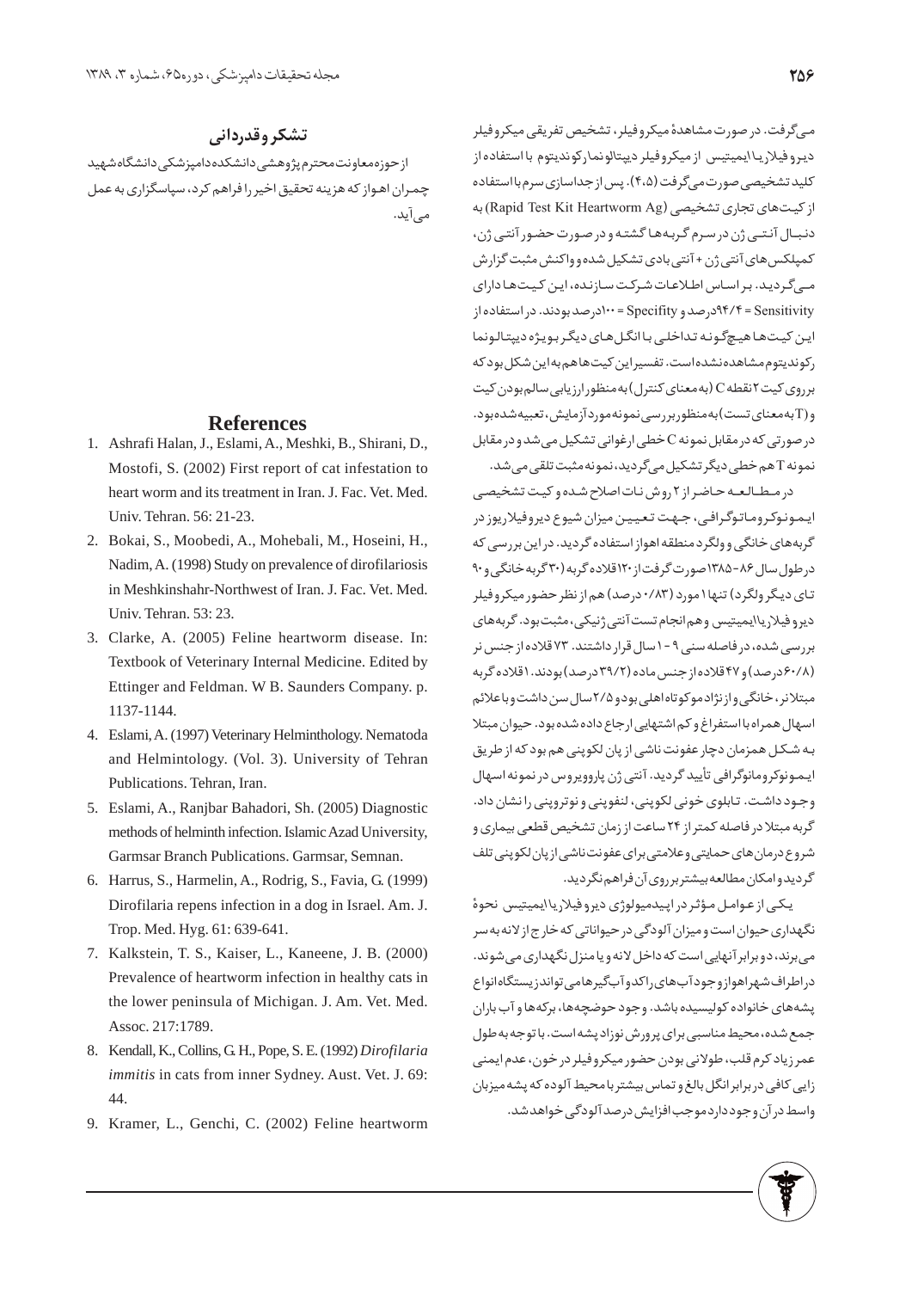infection: serological survey of asymptomatic cats living in northern Italy. Vet. Parasitol. 104: 43-50.

- 10. Labarthe, N., Guerrero, J. (2005) Epidemiology of heartworm: what is happening in South America and Mexico. Vet. Parasitol. 133: 149-156.
- 11. Larry, P. T., Francis, W. K., Smith, J. r. (2005) The 5-Minute veterinary consult, Canine and Feline, (4<sup>th</sup>) ed.) Lippincott Williams and Wilkins. Iowa, USA.
- 12. Liu, J., Song, K. H., Lee, S. E., Lee, J. Y., Lee, J. I., Hayasaki, M., You, M. J., Kim, D. H. (2005) Serological and molecular survey of Dirofilaria immitis infection in stray cats in Gyunggi province, South Korea. Vet. Parasitol. 130: 125-29.
- 13. Nuchprayoon, S., Junpee, A., Nithiuthai, S., Chungpivat, S., Suvannadabba, S., Poovorawan, Y. (2006) Detection of filarial parasites in domestic cats by PCR-RFLP of ITS1. Vet. Parasitol. 140: 366-372.
- 14. Ranjbar Bahadori, Sh., Eslami, A. (2005) Study on blood filarial of dogs in Golestan province and determing of its periodicity. J. Fac. Vet. Med. Univ. Tehran. 61: 55-58.
- 15. Roncalli, R.A., Yamane, Y., Nagata, T. (1998) Prevalence of Dirofilaria immitis in cats in Japan. Vet. Parasitol. 75: 81-89.